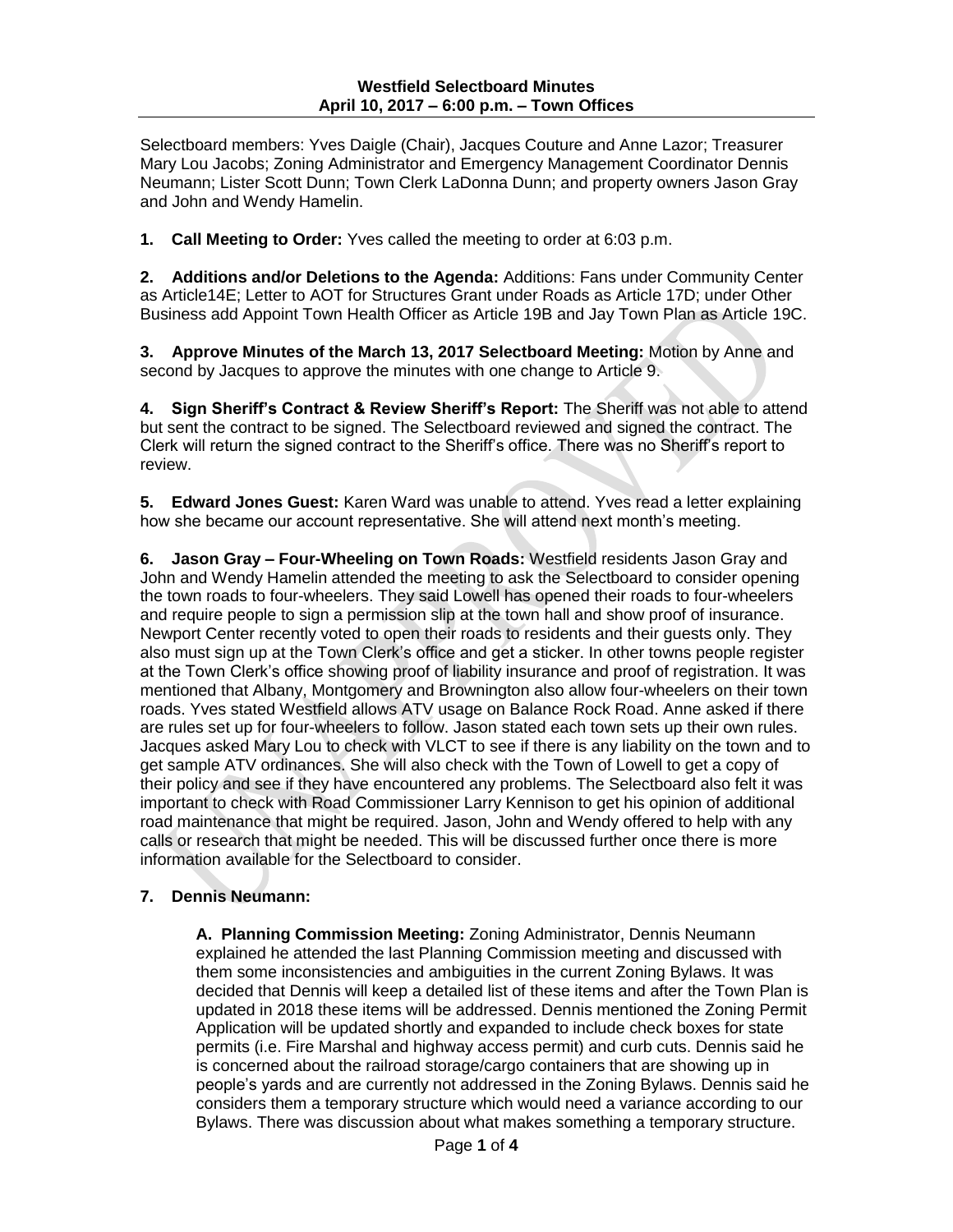Scott Dunn said the Listers current belief is: if it can be moved without disturbing the ground they would consider it a temporary structure. Jacques felt until this can be addressed in the Bylaws, the Town should make sure the minimum building setbacks are adhered to.

**B. Shelter Update:** Emergency Management Coordinator Dennis Neumann said the Red Cross is not totally out of the shelter business but because of funding changes they have changed how the Local Disaster Shelter Initiative (LDSI) program is working. Without additional volunteer training and vetting from the National Red Cross the town no longer qualifies for the LDSI program. At a previous meeting, the Selectboard agreed a local shelter was very important to maintain. Dennis confirmed with the Jay/Westfield Joint Elementary School that the Community Center is still the backup shelter for the school. He also spoke with the Lions Club and they have agreed to sponsor the costs of the kitchen/pantry portion of the shelter if it were to be activated. Dennis said there is really no way to budget for this. If the shelter was needed, the costs would be for cleaning and supplies (i.e. cots and blankets). These costs would come out of the Selectboard's budget. There was discussion about what type of personal information could be asked of people entering the shelter because of HIPA laws. Dennis will check with the town attorney, Bill Davies, for clarification. He will work on updating the forms needed to operate the shelter and will report back to the Selectboard.

# **8. Treasurer's Report:**

**A. Approve Warrants for Expenditures Dated 3/8, 3/15, 3/29 and 4/5/17:** Motion by Jacques and second by Anne to approve the warrants as listed. So moved.

**B. Review Quarterly Budget Status Report (emailed in advance):** The Selectboard reviewed the first quarter budget status report. Mary Lou will look into what is in the community center maintenance and the town landscaping and maintenance categories to make sure the correct expenses have been posted in these areas. Otherwise, everything appears to be on track for the first quarter.

**9. Discuss Request for Proposals for Mowing:** LaDonna suggested a generic Request for Proposal be drafted for the upcoming mowing bids. She said she had a sample that Gordon Lesperance had helped her draft. She will finalize and email the document to the Selectboard. On the Bid Proposal document Spring clean-up, mowing and fall clean-up will be listed as separate bid items. Contractors can bid on one or all items on the same proposal form. It was discussed to place an ad in the Newport Daily Express for Friday, April 14<sup>th</sup> with a deadline to turn in sealed proposals by Thursday, April  $27<sup>th</sup>$  at 4 p.m. The Selectboard agreed to meet on Monday, May  $1<sup>st</sup>$  at 8 a.m. to open the bids.

**10. Letter from Local Emergency Planning Committee for Appointment to Committee (emailed in advance):** Mary Lou will check with our Fire Chief, Bobby Jacobs, to see if he is planning to attend this meeting and if he can serve as our representative. Bobby will be asked to report back to the Selectboard if there is anything they should be aware of.

**11. Dog License Update:** LaDonna reported there are 15 dogs left to license.

**12. Discuss Service Award:** There was discussion regarding an award for Richard Degre who served on the Selectboard for 29 years. Motion by Jacques and second by Anne to spend no more than \$150 on a plaque/gift certificate. So moved.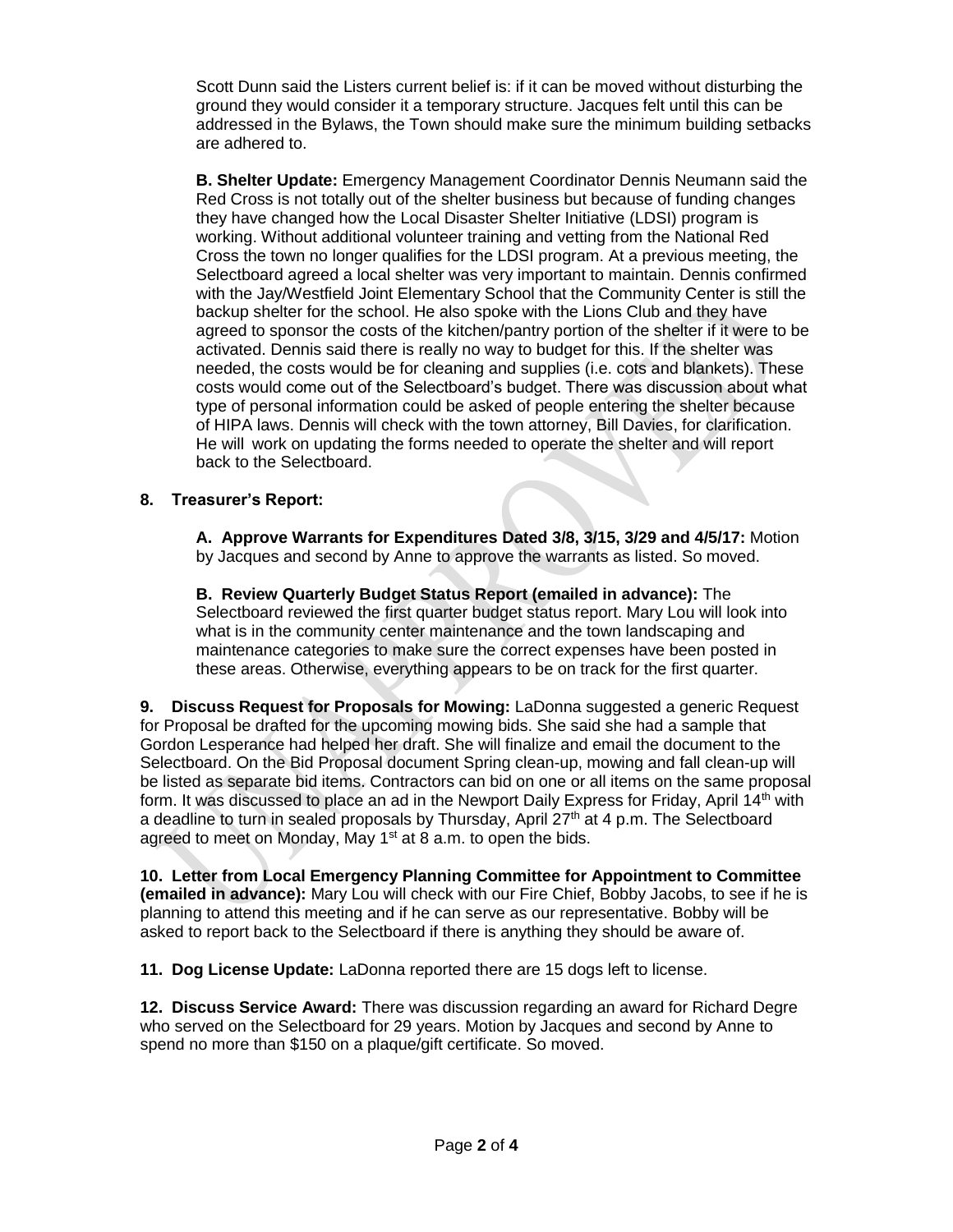### **13. Library:**

**A. Library Paving Project & Parking Bumpers:** Mary Lou updated the Selectboard on the costs of the parking bumpers for the library from S.D. Ireland and Econo Signs LLC. She will get additional information on shipping and will also get prices from Taplins in Derby and Calkins in Lyndonville as well as talk with Shane at AOT about other ideas. Yves will take measurements and report the foot span that needs to be covered to Mary Lou.

**B. Library Hours:** It was reported to LaDonna that people have been using the library after hours. The Selectboard was in agreement that no patrons are to be in the library after posted business hours without staff supervision.

### **14. Community Center:**

**A. Wifi Usage during Mealsite Hours:** There have been a couple of instances when people have come into the community center to use the wifi (during the mealsite hours) that are not there to participate in the mealsite activities. These people have wanted to stay after the mealsite workers are ready to close up the building. The Selectboard was in agreement that people wanting to use the free wifi can either go to the library during business hours or sit in the parking lots at the community center or library to use the free wifi.

**B. Discuss Floor Replacement:** Yves has not had time to get the measurements and prices but will have this completed by the next Selectboard meeting.

**C. Furnace Maintenance:** Yves said Bill Driver is going to service all of the town furnaces.

**D. Stove Placement in Kitchen:** Yves spoke with Denny Lyster about this to see if it was a problem. Denny said he felt the workers at the mealsite could live with the situation as it is. The item was tabled.

**E. Fans:** Yves met with Jason from D & D Electric. Jason will provide a quote. The item will be on the next agenda for follow-up discussion.

### **15. Recycling Updates:**

**A. Food Scrap Collection Implementation May 20, 2017:** The NEKWMD Board meeting was postponed until April  $11<sup>th</sup>$ . Yves will have more information on this topic for the next Selectboard meeting.

**16. Update on Ambulance Advisory Board:** LaDonna reported the Board met last month.

### **17. Road Updates:**

**A. Route 58 Signage (tabled from March meeting):** LaDonna explained there have been people getting stuck this winter on Route 58 in Westfield. This is happening because GPS directs people to this road and people are not seeing the road closed signs at each end of Route 58. Montgomery and Lowell have experienced the same problem. LaDonna spoke with Eric Kennison and there is a plan in place for additional signage in the problem areas for the winter of 2017/18.

**B. Stolen Signs Re-order:** The road signs stolen from Buck Hill Rd., Kingdom Mountain Rd., Carmel Rd. and a right-hand curve sign from North Hill Rd. have been